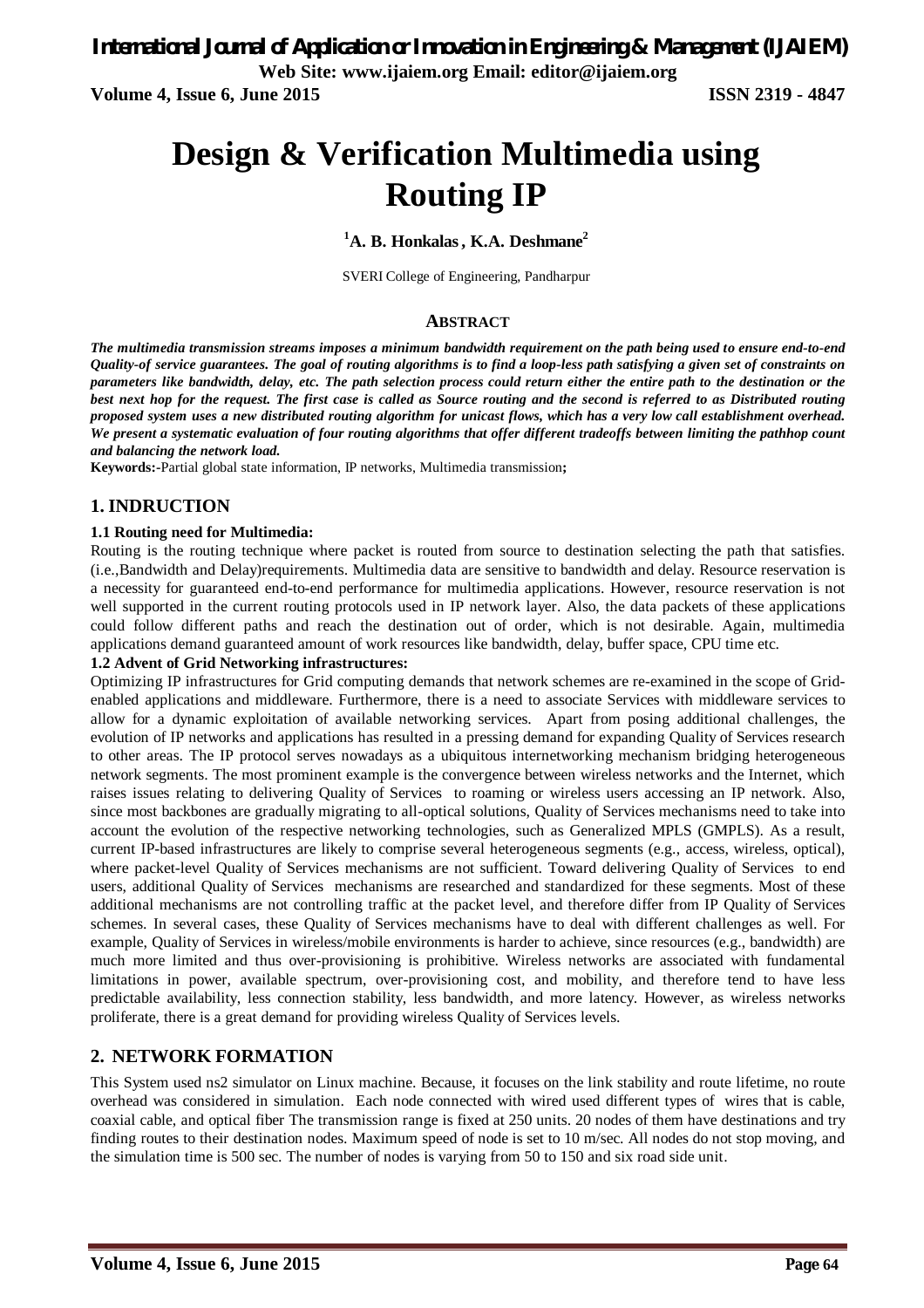# *International Journal of Application or Innovation in Engineering & Management (IJAIEM)* **Web Site: www.ijaiem.org Email: editor@ijaiem.org Volume 4, Issue 6, June 2015 ISSN 2319 - 4847**

#### **2.1 Construct Link-to-Node table**

Proposed system using update policy based on Thresholding Each node maintains a Link-to-Node (LTN) table. The LTN table basically gives which link to use to reach a given neighbor and resource available along that link. Links are assumed to be asymmetric A node can easily construct this table by exchanging Hello packets with neighbors.



**Figure 1**. Network connection

Each node on booting up constructs a Link-to-Node (LTN) table the update policy used decides when these Hello2 packets are sent. A simple update policy could be based on timers and it could be such that an update is sent every seconds

#### **2.2 Update Policy for Bandwidth optimization:**

The main idea of sending Hello2 packets is to communicate the changes in a router's resource availability to other routers. Each node remembers the last advertised metric on each link. If the ratio between the last advertised value and the current value is above (or below) a threshold, an update is triggered. The node constructs Hello2 packets and sends them to all its neighbors. The advantage of using such a threshold based update policy is that, the impreciseness could be easily modeled using probabilities. A router should send the bandwidth information only to its neighbors and need not send it to all routers in the network.

# **3. PACKET FORWARDING USING QUALITY OF SERVICES ROUTING**

Each node maintains a routing table in which two kinds of entries are present. The first corresponding to the immediate neighbors, the second degree neighbors the connection set-up process has three phases namely Probing, Ack. and Failure handling. The first phase is probing and it is started when a source sends out a connection request. The destination on receiving the first probe for a connection starts the ack. phase by sending an acknowledgment to its sender. The destination sends an ack. only to the first probe it receives and discards all the duplicates. Using Quality of Services Routing

#### **3.1 Performances Analysis**

The available bandwidth is less, the Current Available bandwidth / Last advertised bandwidth ratio will fluctuate significantly with each admitted call the available bandwidth in each link is high, the Current Available bandwidth / Last advertised bandwidth ratio will not fluctuate much with each admitted call. The bandwidth admission ratio for the two unbounded versions on MESH-I Bandwidth admission ratio is defined as the ratio of bandwidth admitted into the network to the total bandwidth requested The lack of alternate paths combined with the hop constraint make the blind flooding and the two-level forwarding comparable in terms of message overhead.

## **4. EXPECTED RESULTS**

The bounded version of the two algorithms has also compared. The motivation behind the bounded technique is to reduce unnecessary flooding in the network. In the bounded approach, the probes are given maximum age L, equal to ds, t, isthe number of hops in the shortest path between the source & destination t. the overhead in MESH-I for blind flooding and two-level forwarding is given in fig. The overhead of the bounded versions is clearly less than the overhead unbounded versions. Even here two-level approach helps in further reducing the message overhead.

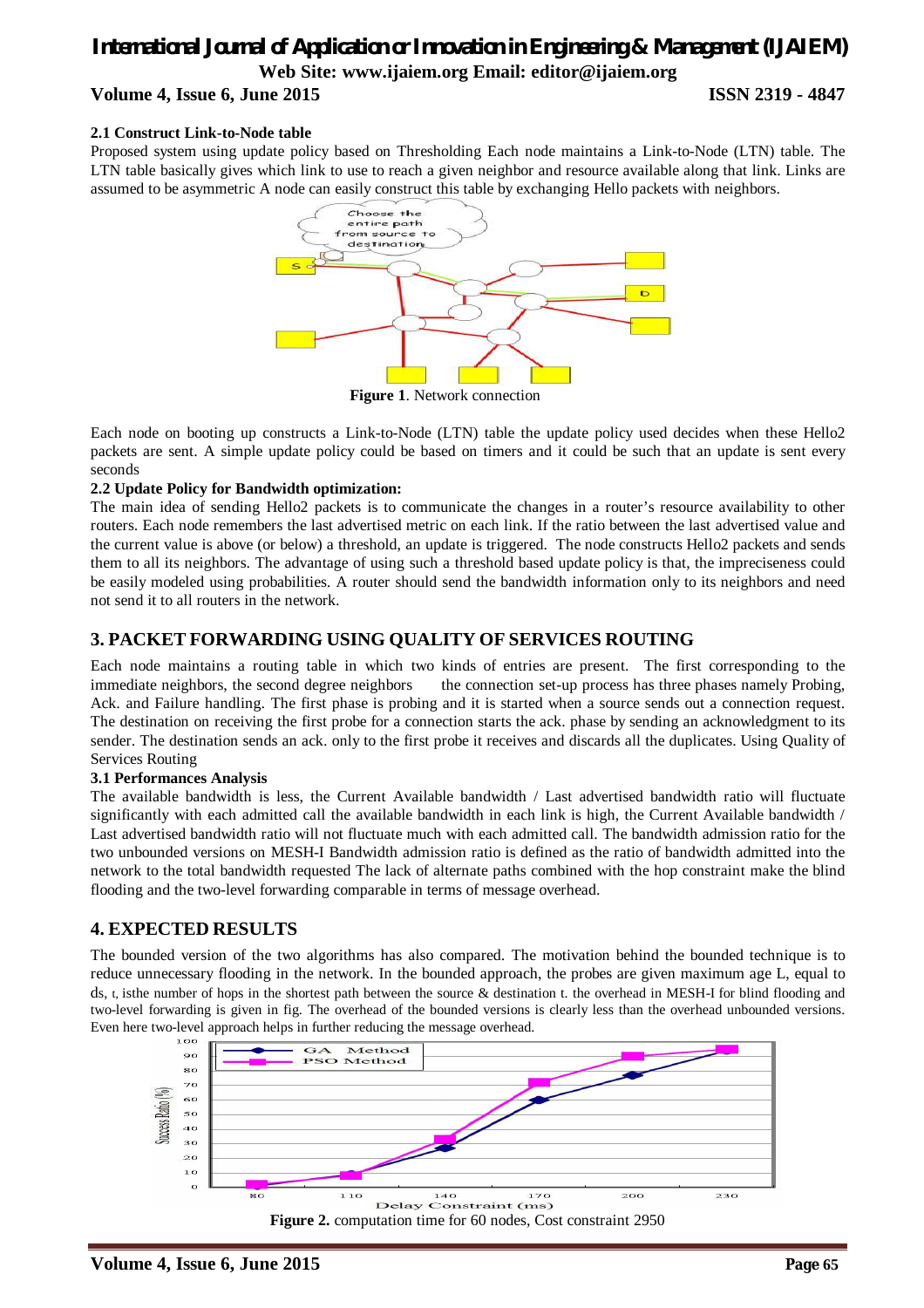# *International Journal of Application or Innovation in Engineering & Management (IJAIEM)* **Web Site: www.ijaiem.org Email: editor@ijaiem.org Volume 4, Issue 6, June 2015 ISSN 2319 - 4847**

Fig. shows the bandwidth admitted on MESH-I by the two approaches, As expected, at any given network load, the bandwidth admitted by the bounded version is less than or equal to the bandwidth admitted by the unbounded versions. This is due to the reduced scope of the path search. Again on MESH-I, in terms of bandwidth admitted, the performance of the two-level approach is comparable to that of the blind flooding. Fig. shows the overhead incurred on the ISP topology the by the two bounded versions. The lack of alternate paths combined with the hop constraint make the blind flooding comparable in terms of message overhead. In terms of bandwidth admitted, flooding performs better than the two-level forwarding.



**Figure 3.** Packet forwarding ratio

The ratio of the number of delivered data packet to the destination. This illustrates the level of delivered data to the destination. In our proposed system analysis from the trace file how much it will receive this one calculates the packet delivery ratio. When compared to existing system our proposed system will be high it will show in graph itself.

∑ Number of packet receive / ∑ Number of packet send



**Figure 4**.Throughput ratio